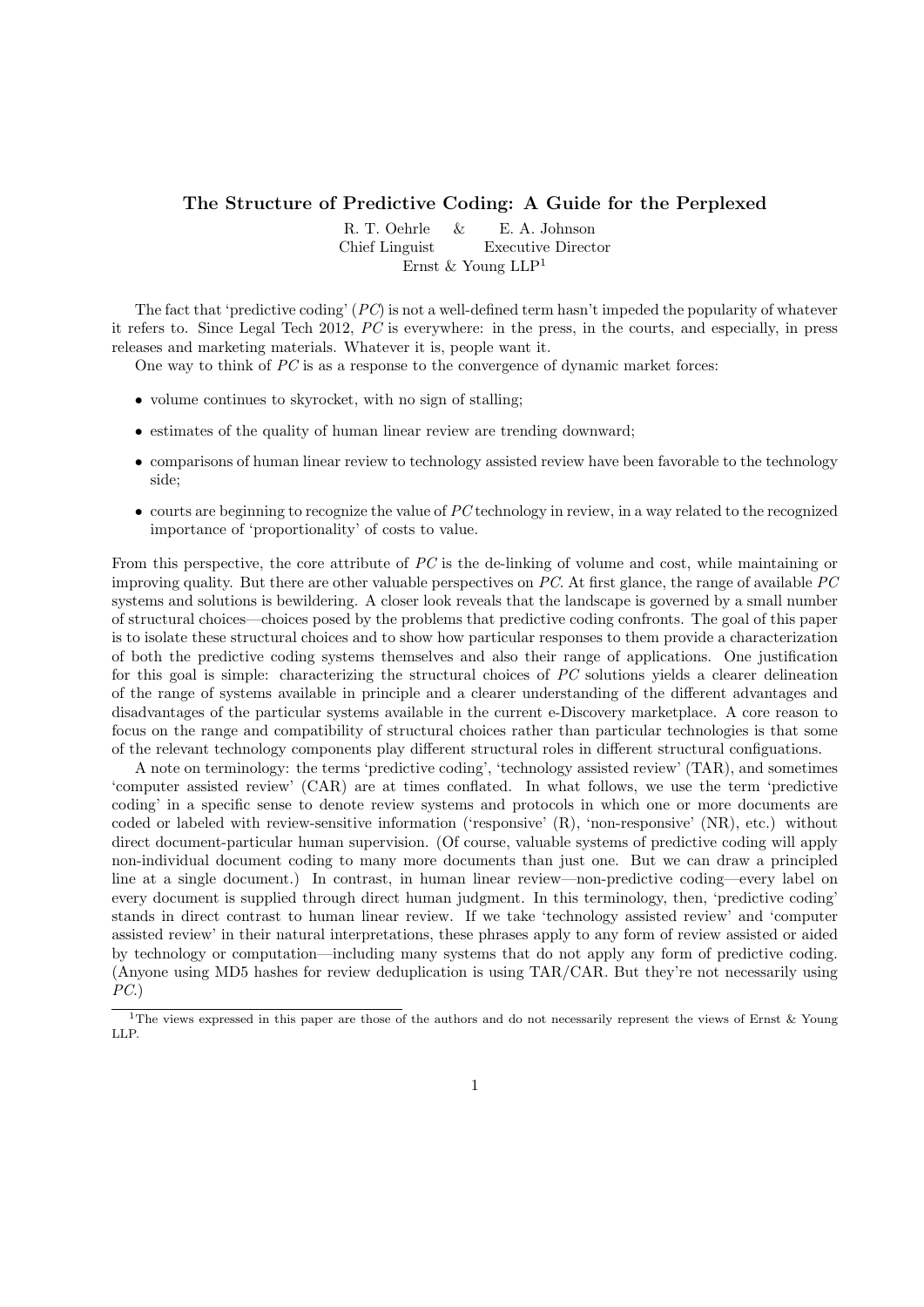

Figure 1: the basic structural landscape of review

# 1 The Basic Landscape

The EDRM has released a draft of a Computer Assisted Review Reference Model, aiming to document the steps in a generic vision of technology assisted review.<sup>2</sup> But the focus on the steps in the process glosses over the critical nature of what the possible steps are and what constrains their combinations. In our sketch of the Basic Landscape in Figure 1, we emphasize these underlying structural choices.

The basic problem of E-Discovery is to identify within a universe of potentially responsive documents the subset that is responsive to a specification of some kind (a request for production, a subpoena, a 2nd request, . . . ). Thus, we have two basic models: a model of the documents and a model of the request for production (or: 'RFP'). Review and production depends on both models. A single document collection can be the universe of potentially responsive documents for a variety of different matters. If the  $RFP$ 's of these matters are different, productions are likely to be different as well. In general, production does not depend only on the document collection; it depends equally on the RFP. Not surprisingly, then, the way in which these two models—the document model and the RFP model—are brought into contact in review structurally illuminates many intuitive and familiar distinctions in the review landscape.

<sup>2</sup>http://www.edrm.net/resources/carrm.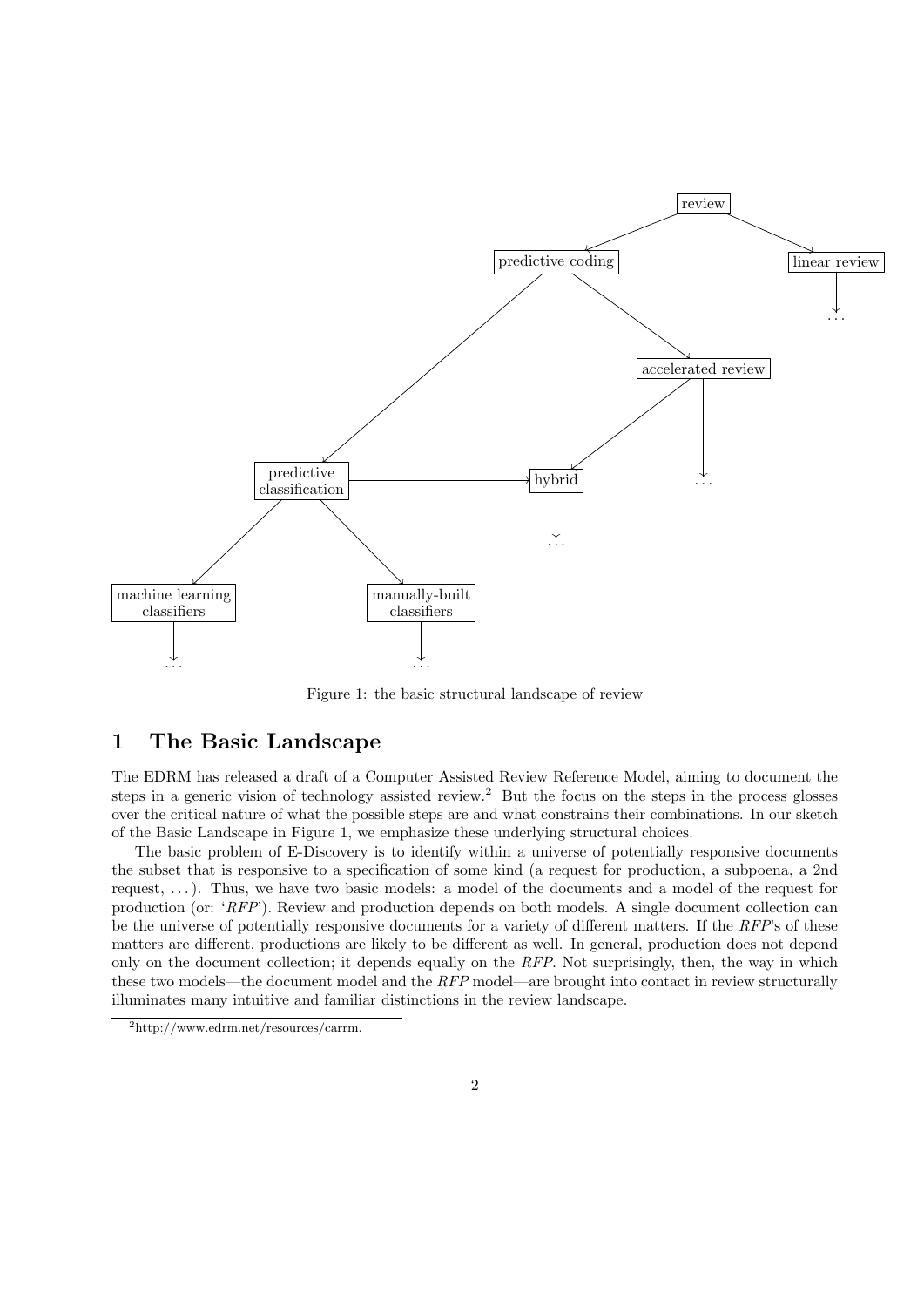#### 1.1 linear review

In linear review, reviewers who have absorbed the information contained in the request for production, either directly or through a review manual, label each document as responsive or not responsive to the RFP. No label is predicted. By our definition above, this is not predictive coding.

Let D represent the input set of documents, P the production set, and  $\bar{P}$  the non-produced subset of D. We can represent the abstract form of this basic process as follows, where the ellipsis signs represent unknown or unspecified sources or targets of one or more maps, starting from the document collection D and ending at the disjoint union  $P \sqcup \overline{P}^3$ .

 $D \longrightarrow \ldots \longrightarrow P \sqcup \bar{P}$ 

From this point of view, we can model human linear review as a two-step process. In the first step, the documents D are mapped to the disjoint union  $D_R \sqcup D_{NR}$ —a partition of D into two disjoint sets whose union is D. We label the first step  $h$ ,rfp in honor of rfp-informed human review and the second step p for 'production':

$$
D \xrightarrow{h,rfp} D_R \sqcup D_{NR} \xrightarrow{p} P \sqcup \overline{P}
$$

In the step labeled  $h, rfp$ , reviewers combine their knowledge of the request for production and their understanding of a document to assign one or more labels to it. Both knowledge of the request and document understanding involve sophisticated capacities of human cognition. The step labeled  $p$  is much simpler: any document in  $D_R$  goes to P; any document in  $D_{NR}$  goes to  $\overline{P}$ . Since any document of D belongs to exactly one of  $D_R$  or  $D_{NR}$ , composing the maps provides a path from D to the production set:

$$
D \xrightarrow{h,rfp \circ p} P \sqcup \bar{P}
$$

## 1.2 predictive coding

In predictive coding, by our definition, it is not the case that every label on every document is supplied by human reviwers: the arrow labeled  $h$ , rfp above is to be replaced by automated steps in some way. But how? We would like to be able to specify all the possibilities: this is the solution space to this problem.

There is a useful and relevant distinction in machine learning ([Mohri et al., 2012], for example) which separates examples (individual data instances), features (the relevant set of properties by which examples are characterized), and labels (additional values associated with examples). In the context of e-discovery, it is easy to see what the examples are (individual members of the document set  $D$ ) and easy to see what the labels are (*responsive, non-responsive, privileged, ...*). It is less easy to see what corresponds to the

 $3A$  map or function from D to P, say, associates to each element in D a unique element in P. For present purposes, a disjoint union is the union of two disjoint sets—sets with no elements in common.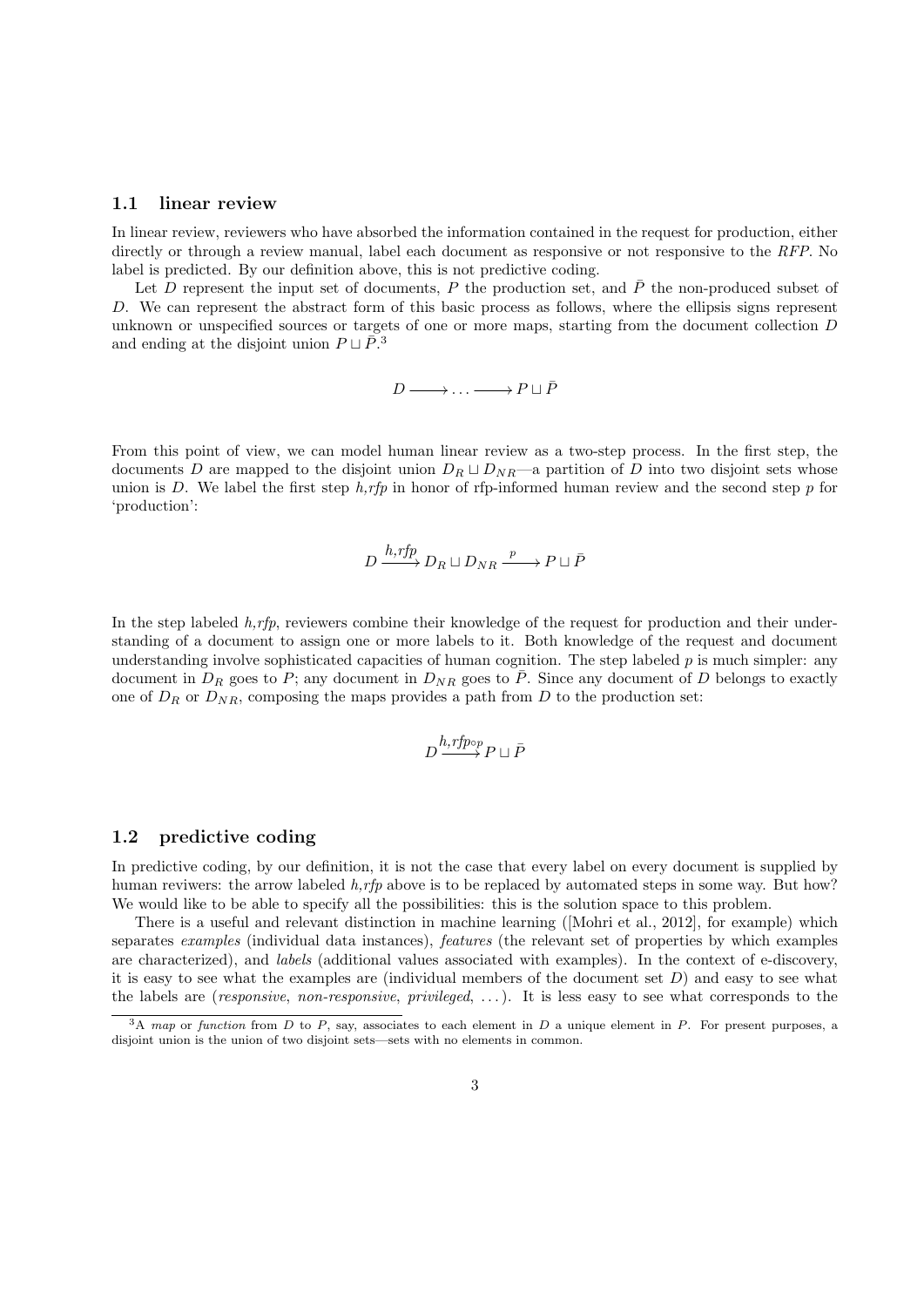features, first, because the choice of features is not determined by the document set, second, because its not determined by the the production requirements, and third, because not all forms of PC fit squarely within the machine learning paradigm. We will start with the how the standard labels (responsive, non-responsive, . . .) are assigned to documents, but as our discussion continues, the structural importance of features will become more and more apparent.

The most important structural property in document review is how labels (in the sense of the previous paragraph) are associated with documents. In linear review in its pure form, documents are labeled by human reviewers one by one, so that the only way a document can be labeled *responsive* or *non-responsive* is through the action of a human reviewer. In predictive coding, this individual coding gives way in a variety of ways. In the immediate paragraphs that follow in this section, we briefly describe what we take to be the structural features of the landscape. In subsequent sections, we take up a number of the issues that arise from this perspective, and examine in more detail the structural details of some of the key predictive coding types we distinguish.

Focusing on how documents are labeled provides a first, principled distinction among current review methods. One of the miracles of the marketing of predictive coding is that regardless of which side of this distinction your favorite method sits on, you can still use predictive coding methods to make it better. Or faster. Or cheaper.

### 1.2.1 accelerated review

One way to cut down the number of touches in document labeling, while still relying on human review as the labeling mechanism, is to label sets of documents rather than each of the individual documents contained in these sets. Suppose there is a way (actually, there are many ways) to cluster similar documents together, so that if documents  $d_1$  and  $d_2$  are sufficiently similar in some respect, they may belong to the same cluster k in the set of clusters  $D_K$ . Intuitively, we want each document in D to belong to exactly one element of  $D_K$ . Thus,  $D_K$  is a partition of D: every member of D belongs to exactly one element of  $D_K$  and the union of the elements of  $D_K$  is D. The passage from D to  $D_K$  is structure enhancing. In this case, the structural enrichment consists of the implicit association of elements in  $M$  that belong to the same cluster. It is our expectation—well, at least our hope—that elements belonging to the same cluster will have other properties in common—properties like responsiveness.

$$
D \xrightarrow{k} D_K \xrightarrow{h,rfp} D_R \sqcup D_{NR} \xrightarrow{p} P \sqcup \overline{P}
$$

There are many different approaches to clustering, involving, among other things, different measures of distances and different goals in grouping. Without describing these in detail, we make a few basic points below about the role of clustering in review:

- clustering by itself doesn't entail that documents in the same cluster are label-equivalent: a perfectly sound method of clustering is to assign documents that have the same number of occurrences of the in their contents, but it is unlikely that this method will produce label-equivalent clusters;
- clustering should not be dominated by irrelevant material such as signature lines, footers, embedded messages, and so on;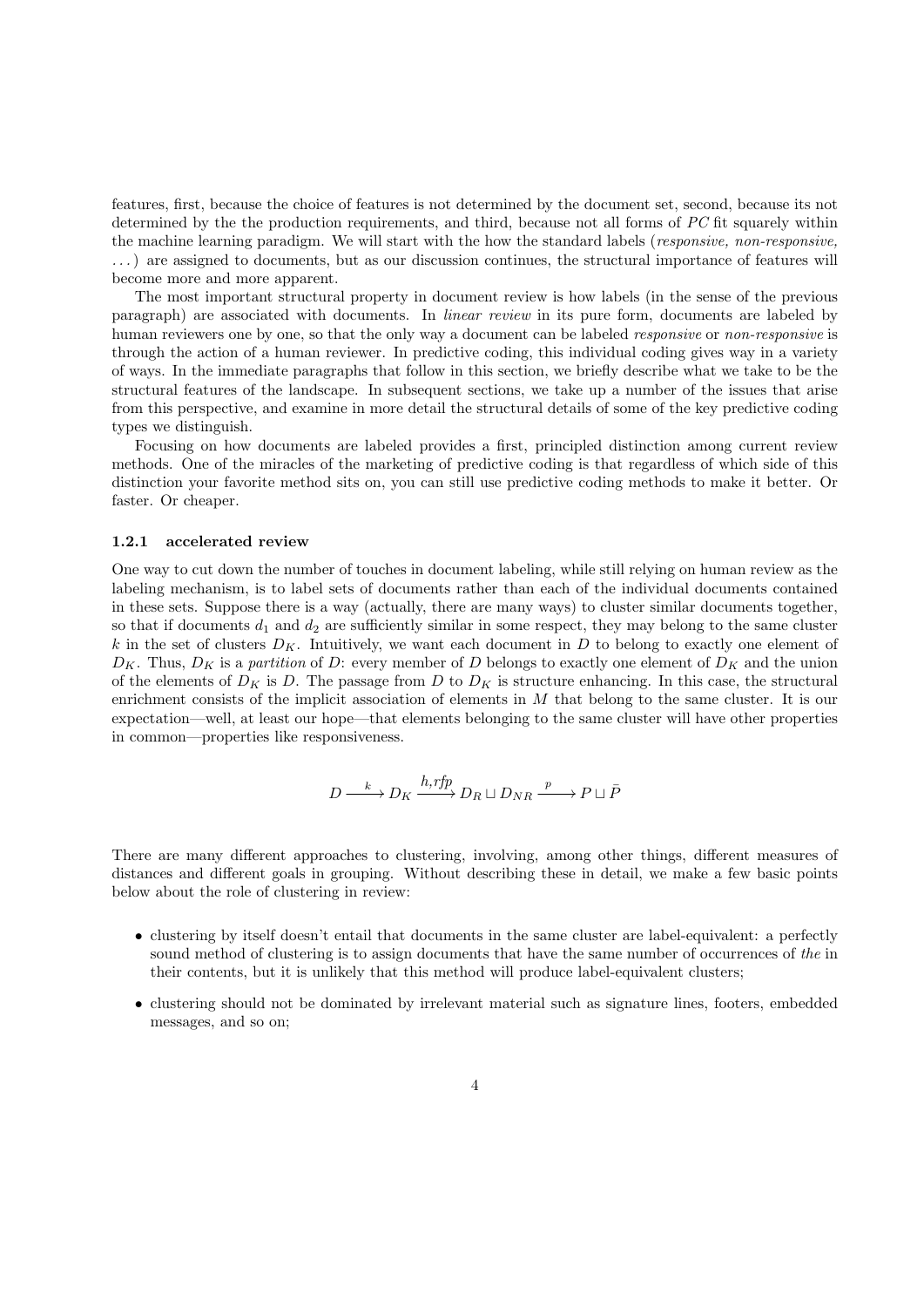- if bulk coding is based on statistical sampling, the protocol should be described and adhered to; if it isn't based on statistical sampling, what is it based on?
- the bulk coding protocol should characterize the criteria by which a cluster is associated with a label, as well as the procedure to be followed when no label can be consistently applied to the members of a cluster.

In the form of clustering that we have described, the key characteristic is that every *cluster* is labeled by human review. But if a label assigned to a cluster propagates automatically to each member of the cluster, regardless of whether that member has been individually reviewed, this is not linear review. There are other paths to accelerated review—various forms of prioritized review or ranked retrieval. We address a number of these shortly below in the section on hybrid review.

## 1.2.2 predictive classification

One especially important form of predictive coding offers an alternative to human labeling: the automated or semi-automated construction of a document model  $M$ , in which the document set is mapped to a structured set of document subsets corresponding to the labels, for example  $M_R$ ,  $M_{NR}$ , and possibly other sets overlapping these representing potentially privileged documents, documents tagged for particular issues, and so on. We call these forms of predictive coding predictive classification. Abstracting away from how the labeled model is constructed, we have the structural diagram below:

$$
D \longrightarrow \ldots \longrightarrow M_R \sqcup M_{NR} \longrightarrow \ldots
$$

On the right hand, downstream, side, there is still a critical role for human review—but this role consists of validation of predicted labeling. And the number of touches or document interactions in validation is smaller—often orders of magnitude smaller—than in human linear review, where each document is touched. When validation is successful, we can extend the diagram above as shown below.<sup>4</sup>

$$
D \longrightarrow \dots \qquad \xrightarrow{\mu} M_R \sqcup M_{NR} \xrightarrow{\text{val}} D_R \sqcup D_{NR} \longrightarrow P \sqcup \overline{P}
$$

There is a structural property that distinguishes all forms of predictive classification from non-predictive classification. In non-predictive classification—both linear review and non-hybrid forms of accelerated review—the properties of the RFP come into play during the human coding process (as in the maps labeled above  $h, rfp$ ). In predictive classification, properties of the RFP must enter before model validation, thus prior to the completion of the model construction step represented above by the map  $\mu$ . We will explore exactly how the properties of the RFP enter when we discuss machine learning and manual classificaion below.

<sup>4</sup>We return below to the case when validation comes up short.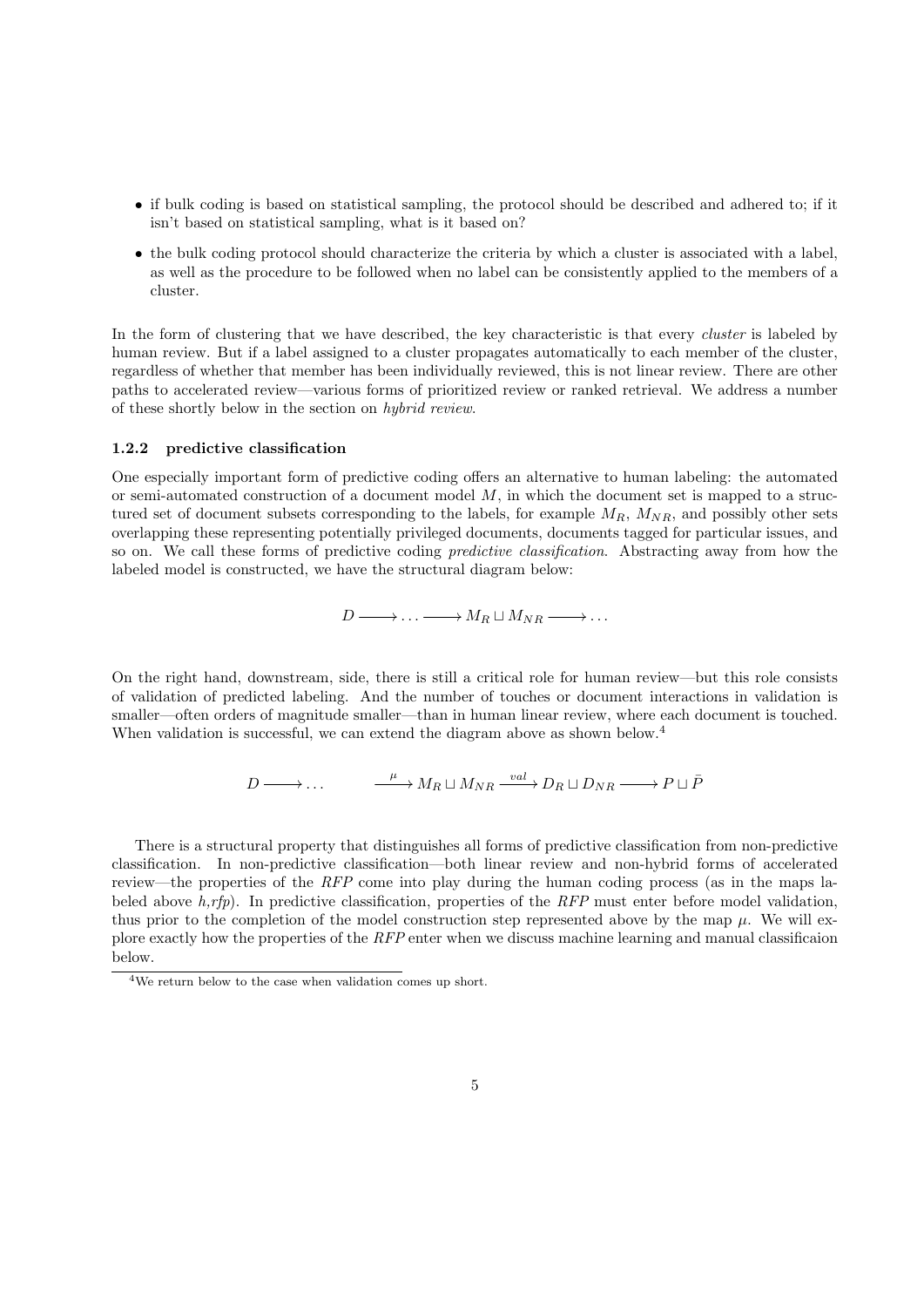#### 1.2.3 hybrid review: partial or implicit classifiers

Suppose that a possibly high-precision  $NR$  subset of a document set D is identified, so that D can be partitioned into the disjoint union  $D_{NR} \sqcup (D \setminus D_{NR})$ .<sup>5</sup>  $D_{NR}$  is thus a model (possibly a partial model) of the non-responsive subset of D. The hypothesis that it is an adequate model may be tested by sampling and validated. If the validation test succeeds, then every document in  $D_{NR}$  may be labeled  $NR$ , just as in predictive classification. If the remainder  $D \setminus D_{NR}$  is linearly reviewed, then the result is a hybrid form of review: part linear, part predictive. In a diagram:



There are many variants of this hybrid architecture. One of them involves ranked retrieval, in which the document set is ranked in decreasing order of projected responsiveness, and linear review starts at the top and continues until it reaches a point where the density of responsive documents is so low that the remaining documents may be regarded as a possibly high-precision NR subset and subjected to validation testing as a whole by sampling, rather than linear review.

#### 1.2.4 predictive classifiers: machine learning models and manually-built models

Predictive classifiers construct a model (often iteratively) of how the document set  $D$  is implicitly structured by the RFP. Regardless of how the model is constructured, it's quality can be quantitatively assessed and validated by statistical methods. If the quantitative assessment surpasses our validation standards, the results can be produced; if they don't, we improve the model and assess the improved result, continuing until we pass.<sup>6</sup> We distinguish (structurally—via the role of the RFP information) two basic methods of model construction.

In machine learning classification, human reviewers, relying on their knowledge and understanding of the RFP, label a sample of documents, resulting in a partition of D consisting of  $D<sub>L</sub>$  and  $D \setminus D<sub>L</sub>$ . The partition is intended to be asymmetrical:  $D_L$  is much smaller than  $D \setminus D_L$ . A machine-learning algorithm  $\alpha$  then projects the sampling results represented by  $D_L$  across the rest of the data—that is,  $D \setminus D_L$ —in a way that creates a model in D responding to the requests in the RFP.

$$
D \xrightarrow{h,rfp} D_L \sqcup (D \setminus D_L) \xrightarrow{\alpha} M_R \sqcup M_{NR} \xrightarrow{val} P \sqcup \overline{P}
$$

There are many machine-learning algorithms available to play the role of  $\alpha$ , surveyed below.

<sup>&</sup>lt;sup>5</sup>The operator '\' is the relative complement operator:  $D \setminus D_{NR}$  consists of the elements of D not in  $D_{NR}$ .

 $6$ Note that iterative model improvement does not entail iteration of the model construction process—another form of hybridization that we return to below.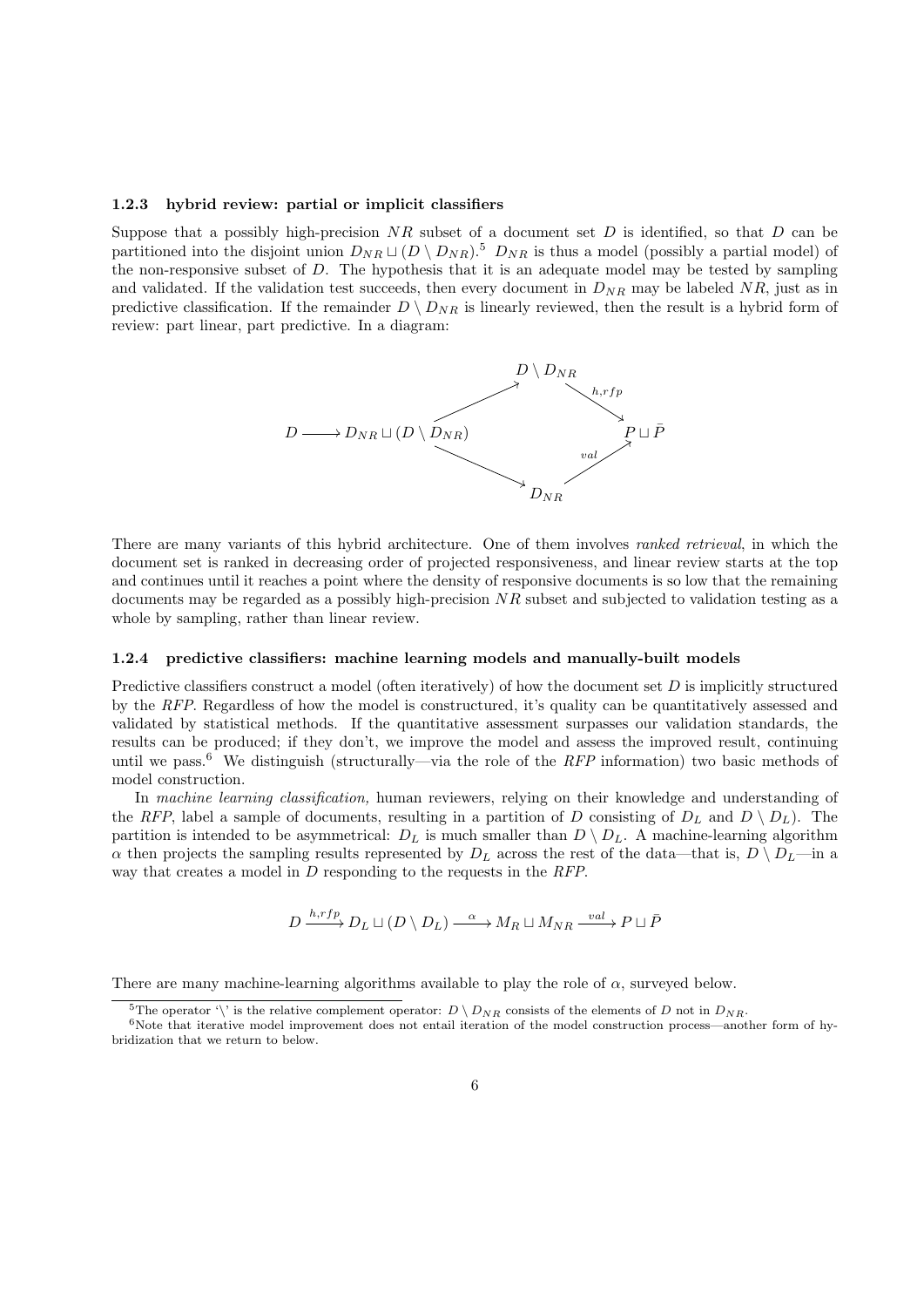In manual classification, a classifier to build the model-structure  $M_R \sqcup M_{NR}$  is constructed manually. As an example, suppose the classifier consists of a set of ontology-based searches. Whether the ontologies are selected from off-the-shelf libraries or designed by hand to deal with the particular properties of D, the resulting ontology-based searches incorporate the relevant properties of the RFP—a fact we represent in the map below by ' $\Omega(rfp)$ '. Structurally, then, we have:

$$
D \xrightarrow{\Omega(rfp)} M_R \sqcup M_{NR} \xrightarrow{val} P \sqcup \overline{P}
$$

Just as there are many machine-learning algorithms available to play the role of  $\alpha$ , there are also many other forms of search-based classification that can play the structual of  $\Omega(rfp)$  above.

## 1.3 summary

The basic structural landscape contains familiar landmarks. Key point: these landmarks are distinguishable by a small number of structural oppositions.

## 2 predictive coding: data structures, algorithms, process

The structural view of predictive coding offered above abstracts from a broad range of particulars: particular data structures and data representations, particular algorithms applying to these structures and representations, and essential aspects of the predictive coding process involving iterative training, testing, and validation. The reason for separating structural properties from these particulars is simple: any given particular may be compatible with multiple, distinct structures; as a result, focusing on the particulars at the outset obscures the underlying structural distinctions and the clarity they provide on the predictive coding landscape as a whole. In what follows, we survey a variety of these particulars and consider their roles in the structural configurations discussed above.<sup>7</sup>

## 2.1 data structures: formal models of document collections

Electronically stored information comes in many forms, including a variety of formats for representing text. (See [Büttcher et al., 2010, pp. 9ff.] for an insightful overview.) Contemporary corporate document collections typically contain documents in multiple formats representing texts in multiple languages. In preparation for and during review, the documents in such collections must be processed in multiple ways. The preparation side includes normalizing each document in the form of a sequence of characters (such as utf-8). Subsequent steps involve basic decisions about stop words, stemming, and tokenization. These may seem inconsequential, but they can have large downstream impacts, because distinct words can have the same normal form. While these initial preparatory processing decisions set the stage for all that follows, they are basically orthogonal to the distinctions between the points of prominence in the structural landscape above. As a result, we won't pursue them here, except to note first, that these decisions already represent a move away from the documents themselves to a tailored representation of the documents, and second, that this

<sup>7</sup>Two cogent classifications of these particulars due to Herb Roitblat and Doug Oard have been presented and discussed by Ralph Losey in his e-discovery blog at http://e-discoveryteam.com/2013/03/03/ the-many-types-of-legal-search-software-in-the-car-market-today/.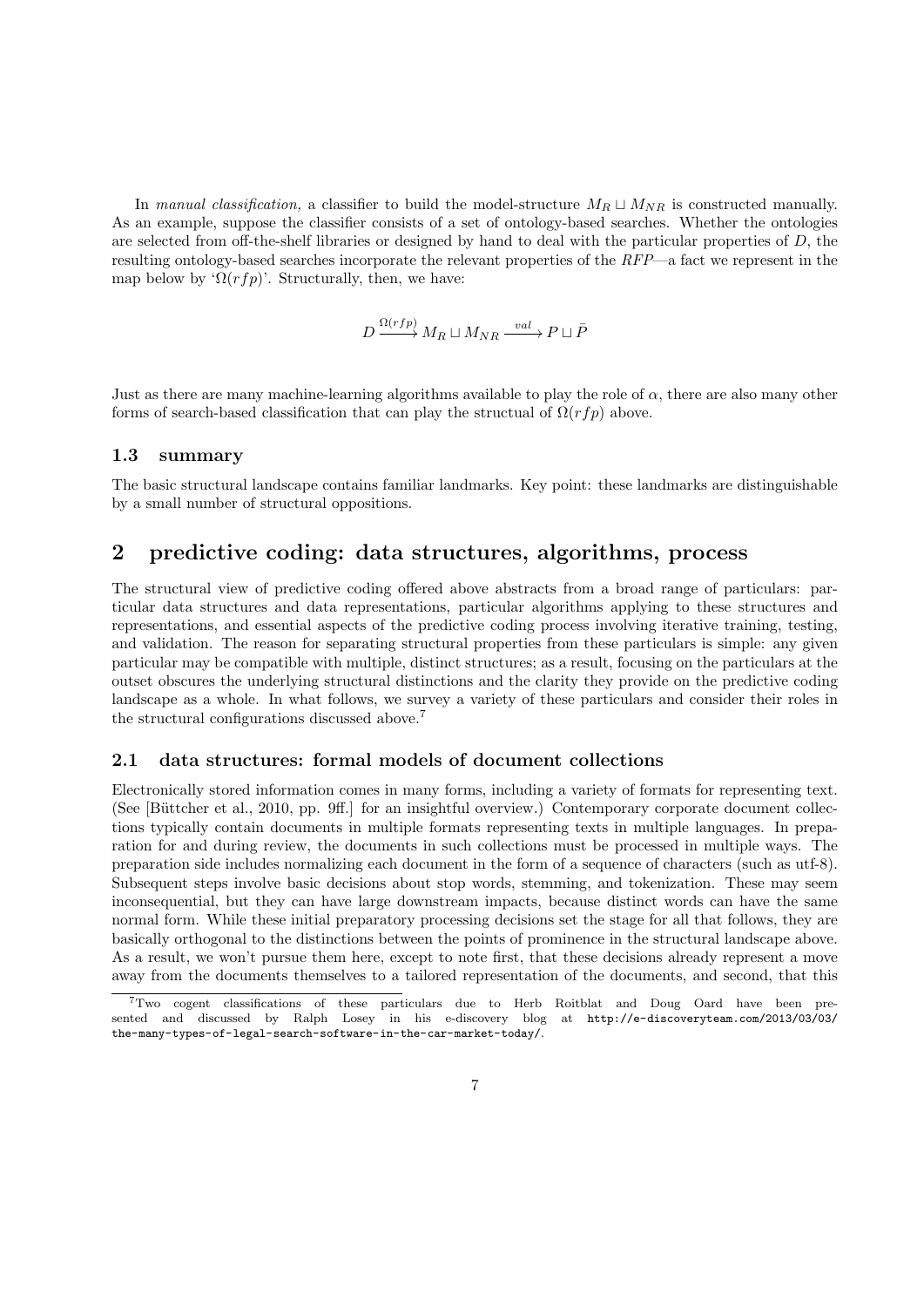move directly involves forms of TAR/CAR, but have nothing directly to do with predictive coding. But predictive coding systems also rest on assumptions about the representation of document collections as a formal model or computational data structure which is compatible with the methods selected for predictive clustering (as in accelerated review) or predictive classification and often has additional virtues involving the time and space requirements of these methods.

#### 2.1.1 term distribution: inverted indexes

Large volume search-based classification systems often depend for efficiency on an inverted index, comparable to the index in the back of a book or a concordance. Structurally, an inverted index consists of a list of the vocabulary of the collection as a whole, together with a postings list that pairs individual words with a list of documents the word occurs in, possibly along with other information, such as the position or positions the word occurs in (in order to support phrasal search and proximity queries). The various kinds of inverted indexes and the functionality they support—Boolean search (with operators and, or, not), proximity searches, various kinds of wild-card searches—are lucidly described in [Manning et al., 2008, Büttcher et al., 2010]. In addition, inverted indexes can also support ontology-based classification, when it is implemented through searches of these kinds. Inverted indexes also support weighted search and corresponding forms of ranked retrieval. But they lack a direct model of documents: documents are only represented indirectly in the global properties of the postings list.

#### 2.1.2 vector models

Another familiar standard model, with many variations, represents each individual document as a vector in a high-dimensional vector space V . One can label the dimensions of V with many different kinds of data. In the simplest case, the dimensions correspond to the terms of the dictionary of the collection. The value for a document d at the coordinate corresponding to term t might be 1 if t occurs in d or 0 if not; alternatively, the value might be a weight based on the frequency of the term in the document; or it might be a weight based on the term frequency and the inverse document frequency (tf-idf); or it might be a pair consisting of the weight, and a list of the positions of t in d. These are all unigram models, because they are based on properties of one terms at a time, and each document is associated with a specific vector. There is no reason to stop at unigrams. In a bigram language model, the basic unit involves two word sequences. And we label the dimensions of the vector space with weights associated with bigrams. Many other choices are possible. Vector models of this kind often lose information: in the unigram vector model, for example, the vector associated with the 3 word document 'Me. Not you.' is the same as the vector associated with the 3 word document 'You. Not me.' (assuming that punctuation is discarded and words are normalized to lower-case). But one of the strong attractions of vector-based models with numerical weights is that they support an intrinsic measure of the distance between documents.

### 2.1.3 matrix models

The matrix-based model of Latent Semantic Analysis (LSA) combines the document-centric and term-centric points of view in a single formal model. The model is built in two stages— $M_1$  and  $M_2$ . Both stages consist of a  $t \times d$  matrix, where t is the number of terms in the collection and d is the number of documents in the collection. To map the first stage  $M_1$  to the second stage  $M_2$ , we factor  $M_1$  into a product of three terms,  $T_0$  $(t \times m$ , with orthonormal columns, so that  $T_0^T T_0 = 1$ ,  $S_0$   $(m \times m$  diagonal, with decreasing entries, so that  $S_0(i,i) \geq S_0(i+1,i+1)$ , and  $D_0$   $(m \times d$  with orthonormal columns, so that  $D_0^T D_0 = 1$ ) using the technique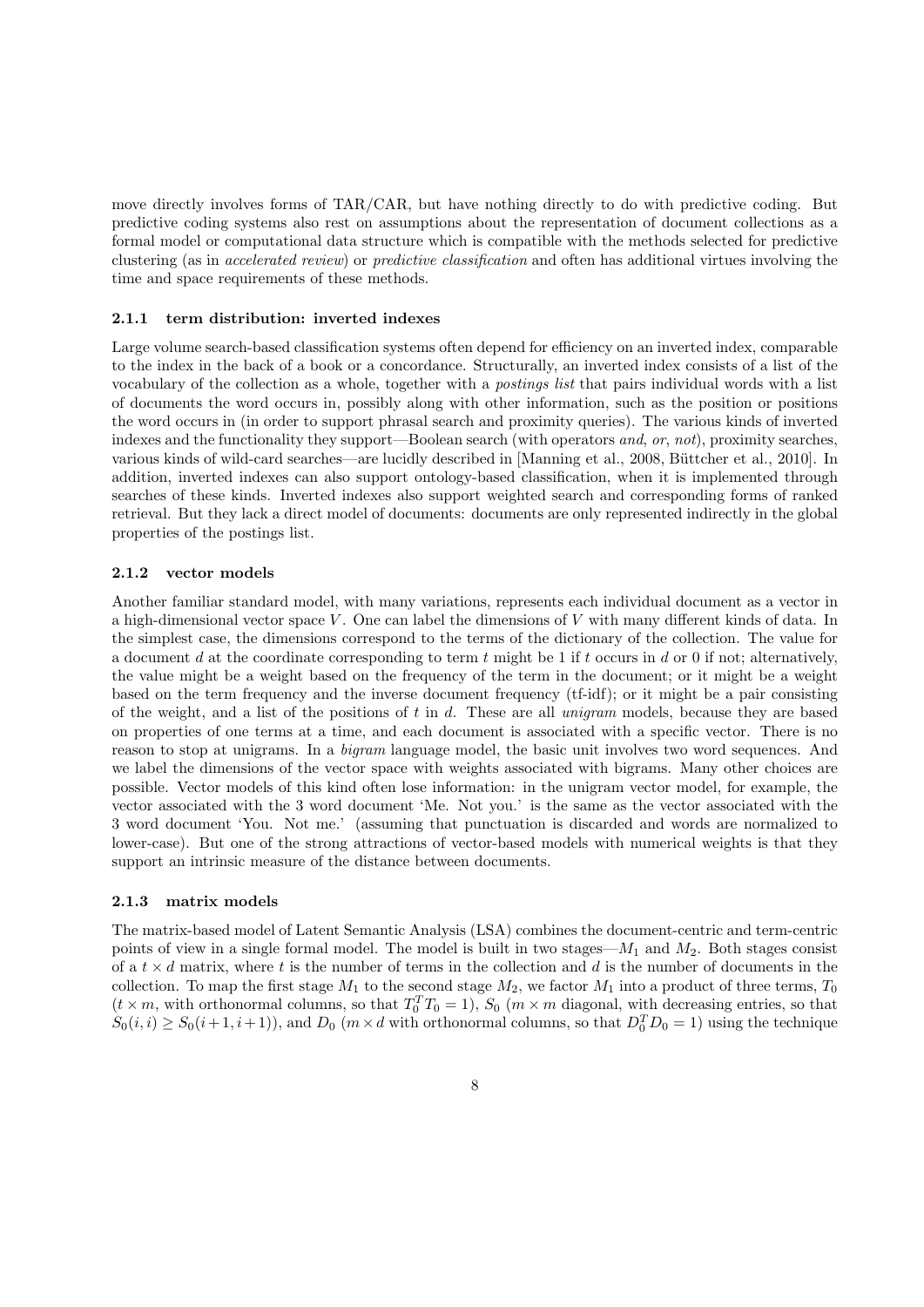in Linear Algebra known as Singular Value Decomposition (SVD) (a technique with connections to Principal Component Analysis in statistics). Then there is a delicate step in which we (manually) choose the top  $k$ elements on the diagonal of  $S_0$  and replace the rest with 0. Call this new diagonal matrix S. Multiplying the factors  $T_0SD_0$ , we get a new matrix of the same dimensionality as the first, but with different entries—entries which will better reflect (we hope) the hypothesized latent semantic structure, since we've focused on the k principal components and eliminated (we hope) the noise attributable to the  $m - k$  missing diagonal entries. Like the vector models above, matrix models support an instrinsic notion of distance between documents and as a result are readily adaptable to clustering applications based on distance.

### 2.1.4 topic models

For a third class of models, take the probabilistic model of Probabilistic Latent Semantic Analysis (PLSA), an approach which starts from the problems motivating LSA, but constructs a solution on completely different lines—using a probabilistic generative topic model. PLSA is one of a growing family of such generative topic models, which now includes Latent Dirichlet Allocation (LDA) and a large and growing set of extensions to LDA. (http://www.cs.princeton.edu/~blei/topicmodeling.html).Their underlying assumptions are elegantly displayed as graphical models, where the observable documents in the dataset are represented as probabilistically generated from a variety of latent, nonobservable structures.<sup>8</sup>

## 2.1.5 summary

The models just described are models of document sets and are independent of any document request (RFP). They can all be used in systems of *accelerated review*: the index system needs to be coupled with a form of search-based classification (such as ontologies), while the vector, matrix, and topic models need to be coupled with one of the variety of measures of similarity or distance that they intrinsically support. More ambitious and effective systems combine these models of document sets with information related to the RFP.

## 2.2 from data structures to models

Ideally, responding to an RFP implicitly defines a model of the RFP within the document source collection: each request or subrequest is associated with the set of documents that correctly respond to it. Concretely, the models we define in the course of responding to an RFP are hypotheses. One of the fundamental advantages of technology-assisted model construction—compared to the possibly haphazard course of linear review—is that hypotheses can be easily tested by standard statistical sampling techniques and the results can be used to inform the construction of better hypotheses. In the following paragraphs, we describe two distinct methods for combining information about a document set with information from an RFP. While one is more automated than the other, we will see that they have many similarities and that there are common workflows which draw on both methods.

#### 2.2.1 from data structures to models: algorithms

From the perspective of machine-learning, hypothesis construction in response to an RFP may be regarded as an instance of supervised learning, consisting of:

<sup>8</sup>For background on graphical models, see [Koller and Friedman, 2009, Barber, 2012] or Daphne Koller's Coursera offering at https://www.coursera.org/course/pgm. Blei et al. [Blei et al., 2003] provide an insightful discussion of the differences among unigram models, PLSA, and LDA from this point of view.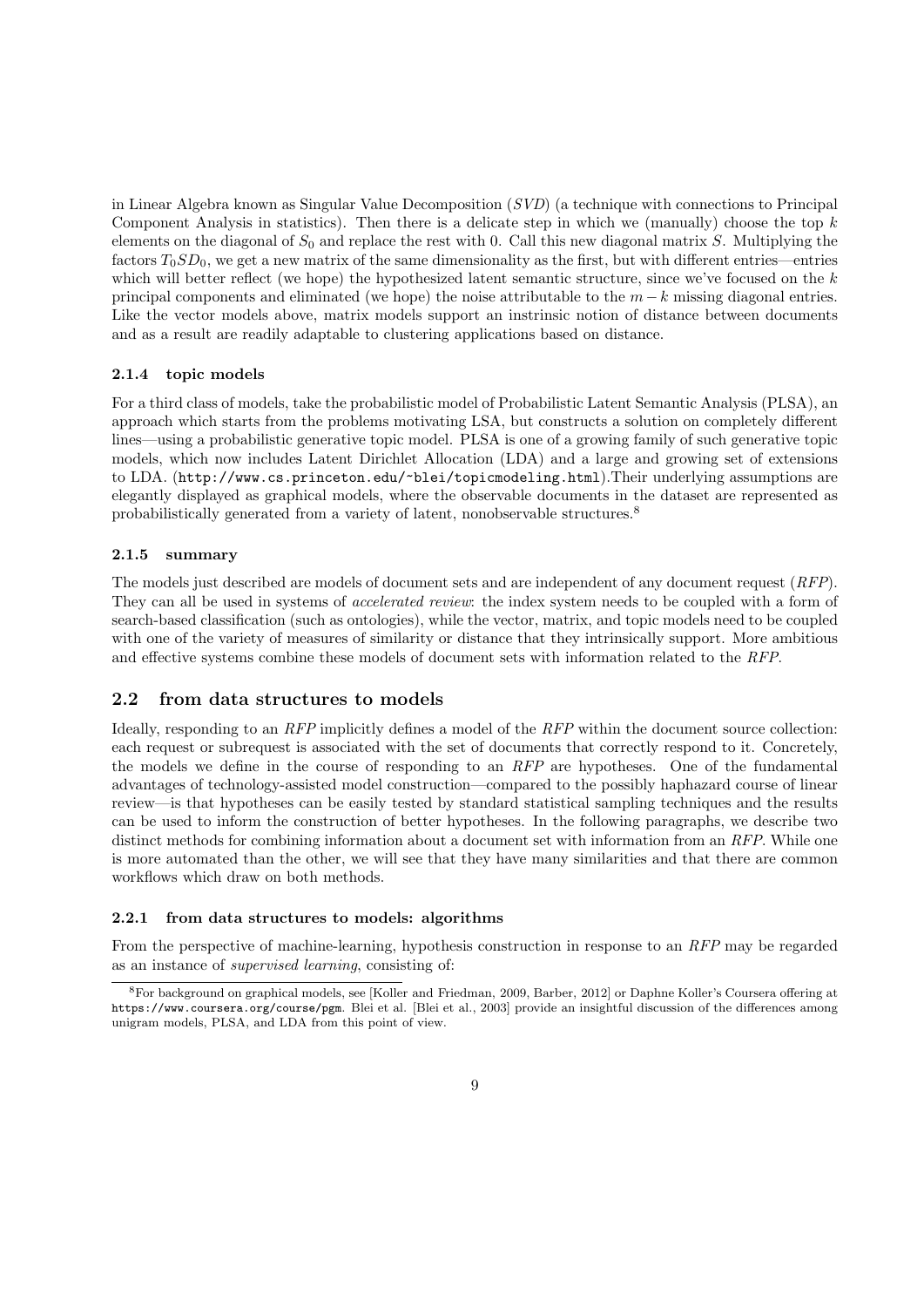examples: individual items from the document set;

features: properties of examples; note that the different document models discussed above make available different properties, even though they may be based on the same document collection.

labels: indicators of how examples are classified with respect to the RFP model

In supervised learning, a relatively small subset of the data is labeled (in some way), the labeled data is split into a *training set* and a test set, and correlations between labels and features in the training set are generalized and projected across the universe of examples as a whole, and performance is measured against the labeled test set. In the present setting, where the labels provide the information asssociated with the  $RFP$ , this classification of the example space is a hypothesis with regard to the implicit model of the  $RFP$ within the data set. This projection cannot be done on the basis of the labels alone nor on the basis of the features alone: it must be based on their interaction. Consequently, the feature space must be rich enough to support label discrimination: that is, we would like to minimize the situation in which contradictory labels are associated with two different documents that are represented identically in the feature space.

Statistical learning theory offers many algorithms that can be used in the projection step. From our structural perspective adopted here, we may think of them as modules serving a particular structural role (though of course, different algorithms may make different assumptions about the properties of the data they operate on). For a quick introduction, with computational examples in the statistical programming languages S and R, see [Venables and Ripley, 2002]. More extensive treatments may be found in [Hastie et al., 2009, Mohri et al., 2012, Murphy, 2012]. Examples: linear regression, logistic regression, support vector machines (SVM's), principal component analysis (PCA), clustering (many subtypes), Bayesian classifiers, classification and regression trees  $(CART's), \ldots$ .

Since there are many different kinds of data and different algorithms perform differently as the underlying data changes, it is not to be expected that a single one of these algorithms will provide optimal performance across the range of electronic discovery datasets. But every method of statistical classification generates a testable hypothesis regarding the implicit document model associated with any given RFP. The cost of obtaining such hypotheses is remarkably low and scales amazingly well (especially compared to linear review and forms of *accelerated review* at the inefficient end). At the same time, the quality of such hypotheses can be remarkably high. This is the promise and potential of algorithmic predictive classification.

#### 2.2.2 from data structures to models: manual classifiers

In the machine learning paradigm, the hypothesized model is constructed by statistical algorithms that project correlations between labels applied by reviewers sensitive both to the legal requirements of the RFP and to the properties of documents in a review sample. An alternative is to construct a hypothetical model using conceptually-based search techniques (such as ontology-based search). It might be hoped that a large and comprehensive library of ontologies would be sufficient to craft an adequate model for any document set and RFP. In our experience, some ontologies (emotional expression) are broadly applicable; some are applicable to particular sectors (think of sector-specific newsletters and trade associations, which are likely, but not necessarily, to be non-responsive to RFP requests); some are applicable to particular organizations (brand names and product codes); and others depend on idiosyncrasies that depend on the RFP and the document set. This means that in most projects, hypothesis construction based on ontologies is likely to be resource-intensive and difficult to scale.

One way to improve this process is to embed ontology-based hypothesis construction in a statistical sampling framework derived directly from the machine learning paradigm discussed above. This is an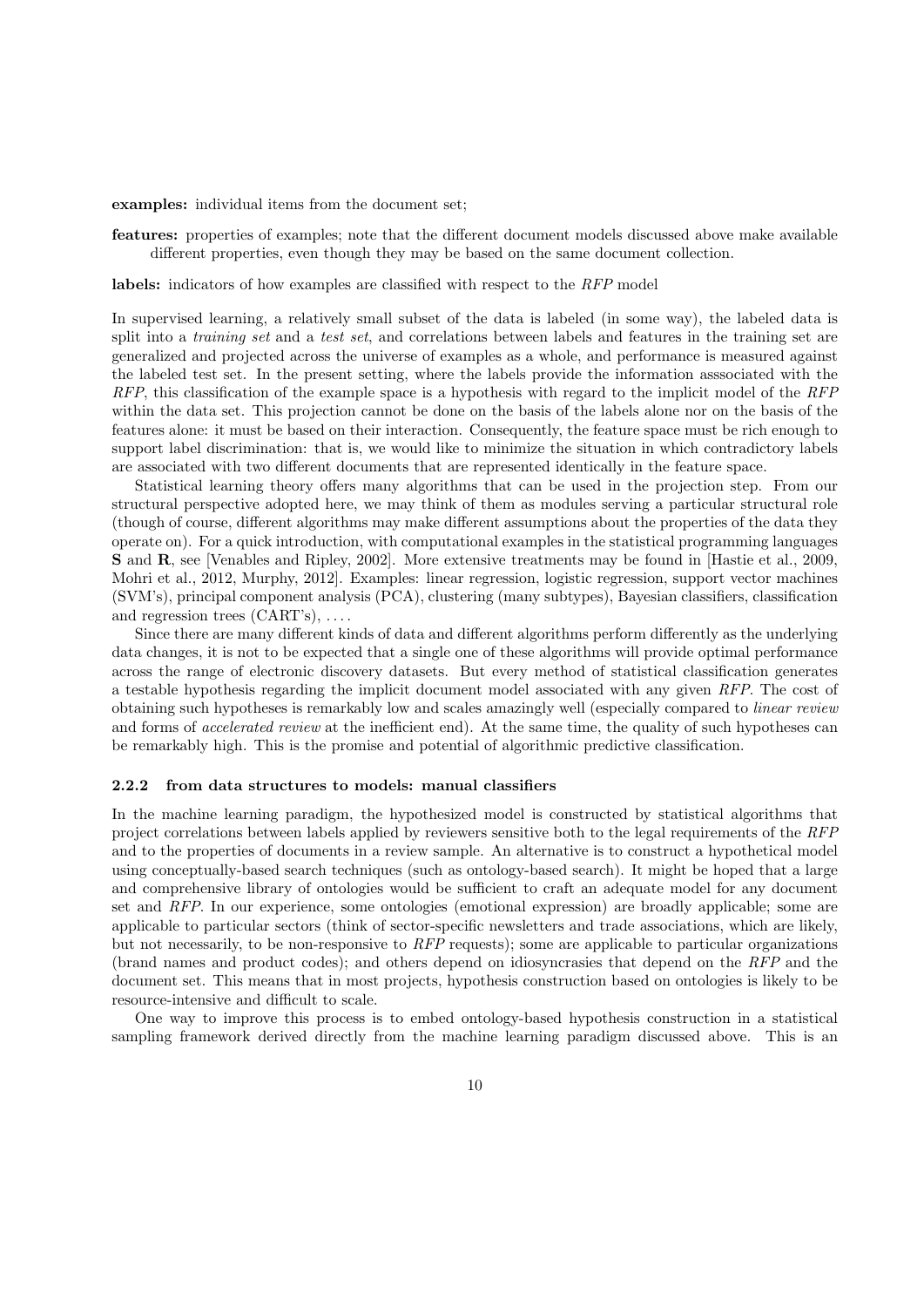iterative process (see below) and on any iteration, an appropriate statistical sample is selected (perhaps random, perhaps stratified—see below), the sample is labeled and the current hypothesis is adjusted to fit, then tested against held back test data.

### 2.3 sampling: training, testing, validation

Predictive classification relies on iterative sampling. In any iterative round, sampled data is labeled with the relevant RFP information and divided into a training set. The classification system projects the training set labeling across the document collection as a whole. If the performance on a held back test set or on cross-validation is good enough, a statistical validation round takes place. If the validation round takes place unsuccessfully or the performance on the test set is not good enough, a new iterative sampling round takes place (on the assumption that improved results that flow from further iteration will justify the time and effort involved). Of the many basic questions that arise in this setting, we take up just, well, a sample.

Ralph Losey, in a series of important and influential blog postings (http://e-discoveryteam.com) has focused attention on three kinds of training data—random sampling, stratified sampling based on active learning, and judgmental sampling directly informed by subjective human knowledge—and argued that a 'multimodal' approach using all three (the 'three-cylinder multimodal approach') is optimal, preferred, sine qua non. Who could disagree? Our own view is that it's worthwhile to assess, at each stage of predictive classification, what kind of sampling most effectively advances overall goals. At the outset, a random sample provides basic information about the global distribution of the various document categories of interest information that is distorted or blurred if the global random sample is mixed with non-global samples. In subsequent rounds, if the non-responsive / responsive ratio is high, then continuing to draw global random samples means that one's resources are allocated to labeling non-responsive documents. On this scenario, then, it makes sense to switch to stratified sampling, focusing on sub-populations whose labeling will be most useful. On Losey's metaphor, our predictive coding engine runs most powerfully when we switch from one cylinder to another. When should the third cylinder fire most effectively? One reason to ask this question is that the third cylinder—the judgmental sampling cylinder—is fueled directly by expensive subject matter experts, high-priced adepts in fact and law. Judgmental sampling at the outset involves a period of exploratory search and investigation, followed by the incorporation of the labeled results in the training data. This is essentially the same methodology that the subjects of the famous 1985 Blair & Maron study [Blair and Maron, 1985] followed, with notoriously poor recall results. It is a strength of random sampling that any significant population of responsive documents will eventually overlap with randomly drawn samples. This suggests that a more efficient and effective use of expensive human review resources might take place closer to the end of the modeling process, where it can take advantage of all the previous coding work, especially clashes between model predictions and expert labeling decisions, to push model performance above the limits of current machine learning paradigms. The possibility of using human resources as a final boost to iterative machine learning rounds offers a useful perspective on how to deal with the situation in which we're faced with more iterations than progress or when an attempted validation round fails: tune the machine learning classifier with manual classification based on human insights.

## 3 predictive coding structures and predictive coding workflows

The basic landscape of review abstracts from many specific workflows. Many modular technologies can play roles in workflows that count as distinct from the structural perspective adopted here. For example, one can use machine-learning technology in accelerated review and in hybrid accelerated review, as well as in